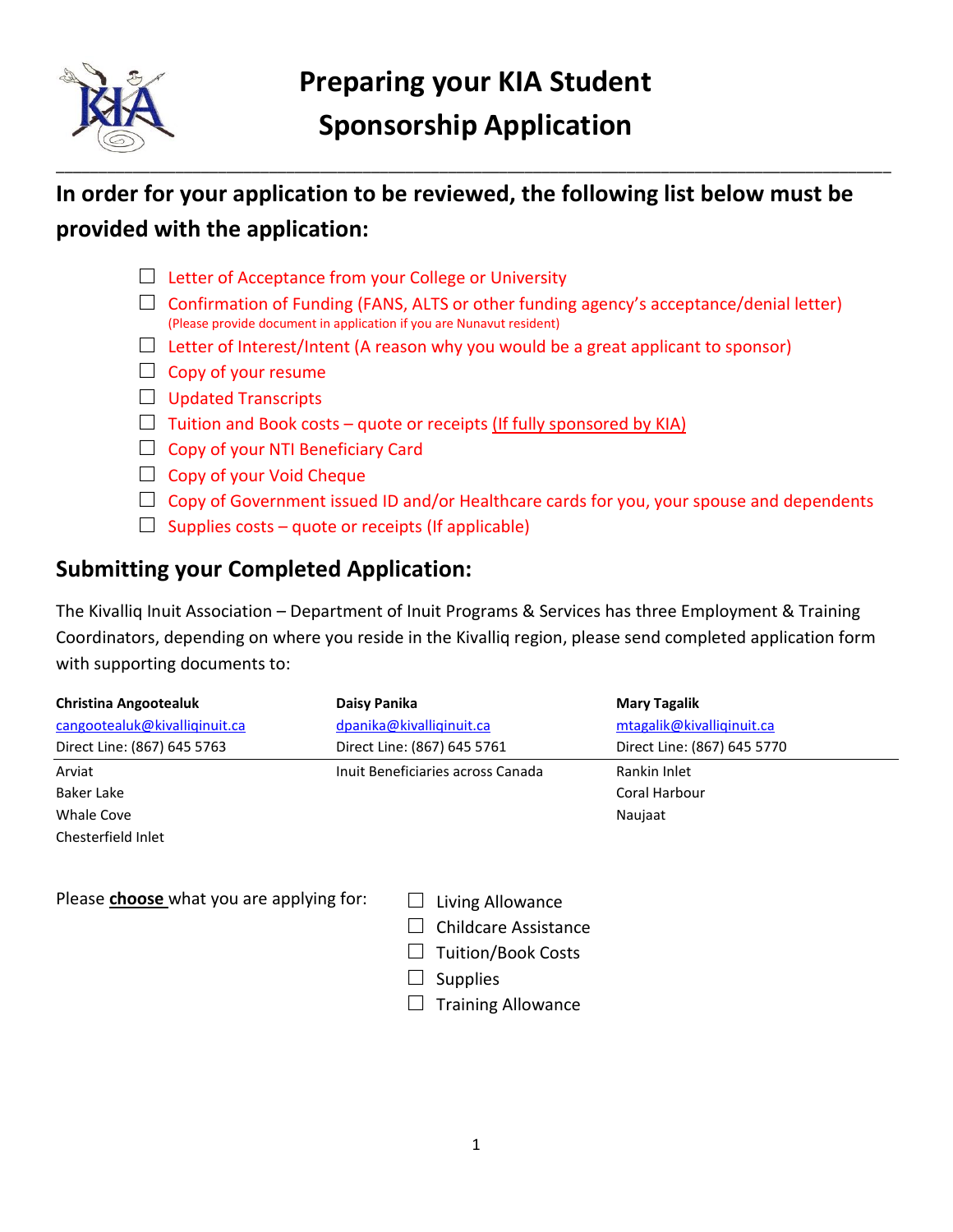# **Funding Information for KIA's Student Sponsorship Program**

#### **Living Allowance:**

- Students attending college/university are eligible to apply under the Student Sponsorship Program
- Students with no dependents will receive \$500.00 biweekly
- Students with 1 dependent will receive \$700.00 biweekly
- Students with 2 or more dependents will receive \$900 biweekly

#### **Childcare Assistance:**

- Students enrolled in a college/university institution are eligible to receive childcare allowances to pay for daycare or babysitter (Note: This is only for the ages 12 years old and under child support)
- Your spouse must be working (your spouse cannot be listed as a childcare provider)
- The childcare assistance is offered at a rate of \$40 per child a day
- Childcare allowance is directly to the students and paid by invoice only. If you had paid and received receipts from daycare or babysitter you can be reimbursed from KIA

#### **Tuition**

- For tuition costs the funds will be paid directly to your post-secondary institution
- FANS or ALTS will cover most tuition costs but if the tuition is higher cost than the approved budget you are eligible for top-up from KIA to cover full tuition costs
- Tuition will not be paid unless an invoice is sent to KIA

#### **Books and Supplies**

- If ALTS or FANS doesn't cover books/supplies costs you may be eligible for support, if you provide receipts of books and supplies you can be reimbursed from KIA
- If you provide invoice for books and supplies for your program we can make payment to you
- If you are not approved by FANS/ALTS please provide a quote when submitting your application

#### **Training Allowance**

- Students may be eligible to receive training allowance if ALTS or FANS can't fund the student for any reason
- Students with no dependents will receive \$650.00 biweekly
- Students with 1 dependent will receive \$870 biweekly
- 2 dependents at \$1,090.00 biweekly
- 3 dependents at 1,310.00 biweekly
- 4 or more dependents at \$1,530.00 biweekly

All allowances are paid bi-weekly directly to the account information you provided with your application. All students funded by KIA must submit enrolment forms at the beginning of each semester.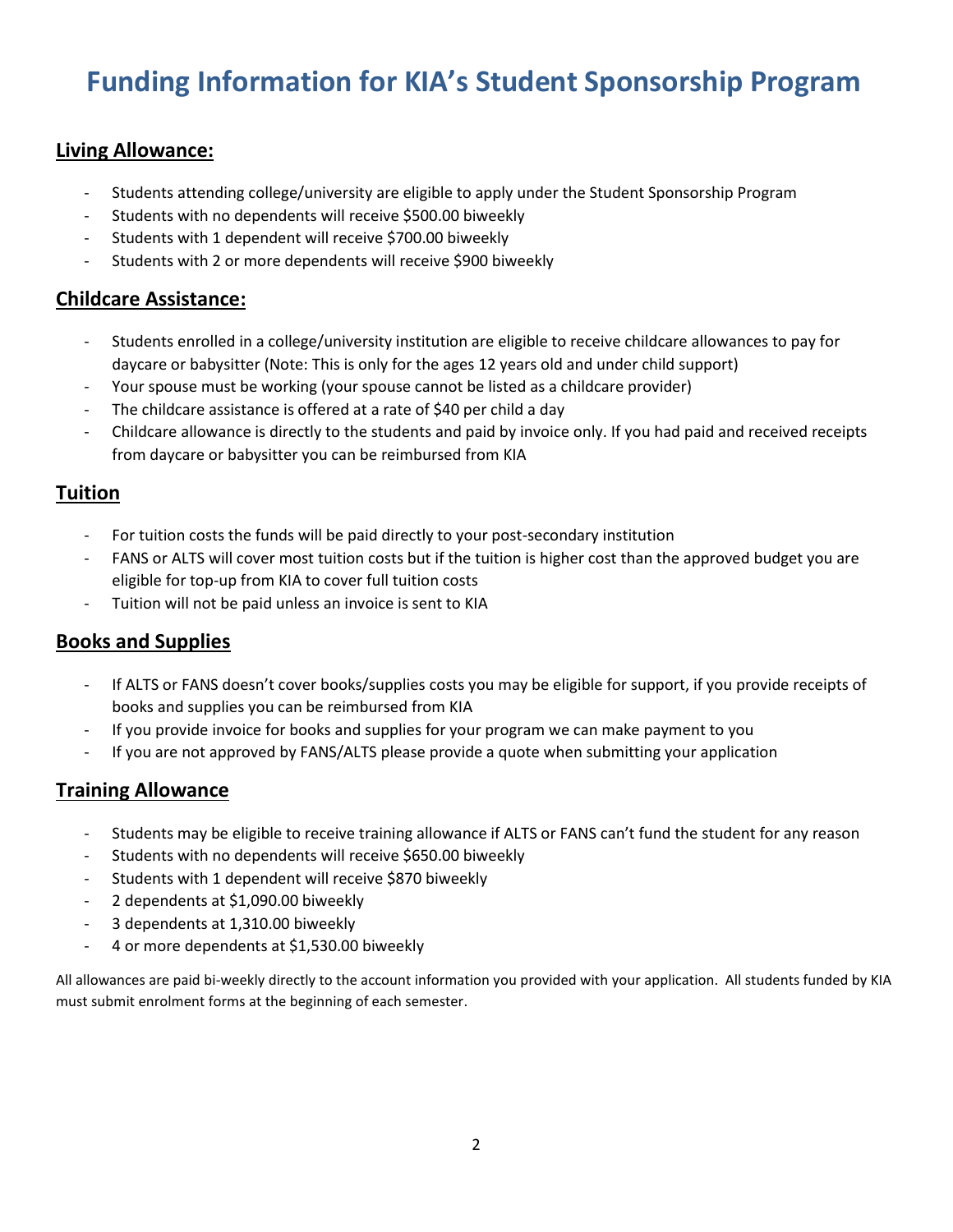

**Dept. of Inuit Programs & Services PO Box 340 Rankin Inlet, NU Direct Line: (867) 645-5725 Toll Free Number: 1-800-220-6581**

## **Student Sponsorship APPLICATION FORM**

| <b>A-PROGRAM DETAILS</b>                                                 |                             |                               |                                                             |                                                    |
|--------------------------------------------------------------------------|-----------------------------|-------------------------------|-------------------------------------------------------------|----------------------------------------------------|
| Course Name                                                              |                             | Name of School                |                                                             |                                                    |
| Course Start Date: (MM-DD-YYYY)                                          |                             | Course End Date: (MM-DD-YYYY) |                                                             |                                                    |
| Check one that applies to you:                                           |                             |                               |                                                             |                                                    |
| <b>B-PERSONAL INFORMATION (Please Print Clearly)</b>                     |                             |                               |                                                             |                                                    |
| Last Name                                                                |                             |                               | <b>First Name</b>                                           |                                                    |
| Permanent Address (Your t4A for income tax will be sent to this address) |                             |                               |                                                             |                                                    |
| Home Community                                                           | Province/Territory:         |                               |                                                             | Postal Code                                        |
| Gender<br>$\Box$ Female $\Box$ Male                                      | Date of Birth: (MM-DD-YYYY) |                               |                                                             | Social Insurance Number                            |
| Inuit Beneficiary Number (NTI Card/Please include photocopy of card)     |                             |                               |                                                             | Driver's License Number & Class Number of License: |
| Home Phone Number:                                                       | <b>Work Phone Number:</b>   |                               |                                                             | Fax Number:                                        |
| E-Mail Address:                                                          |                             |                               | <b>Current Marital Status:</b><br>Single Married Common Law |                                                    |
| C - SCHOOL ADDRESS (If different from above)                             |                             |                               |                                                             |                                                    |
| <b>School Home Mailing Address</b>                                       |                             | City/Town                     |                                                             |                                                    |
| Province/Territory:                                                      |                             | Postal Code                   |                                                             |                                                    |

| $\Box$ No<br>$\Box$ Yes | Please check one. Are you a resident of the Kivalliq Region? If not, how long?<br>Number of Years:   |                                   |  |
|-------------------------|------------------------------------------------------------------------------------------------------|-----------------------------------|--|
|                         | If you currently do not reside in the Kivalliq Region then when was the last time?                   |                                   |  |
| Date:                   | Location:                                                                                            |                                   |  |
|                         | Do you have any disabilities? If yes, please specify:                                                |                                   |  |
|                         | Are you going away from your home community for training?                                            | $\Box$ Yes<br>$\Box$ No           |  |
| $\Box$ Employed         | Check one that applies to you. Status before training:<br>$\Box$ Unemployed<br>$\Box$ Income Support | $\Box$ Receiving EI $\Box$ Other: |  |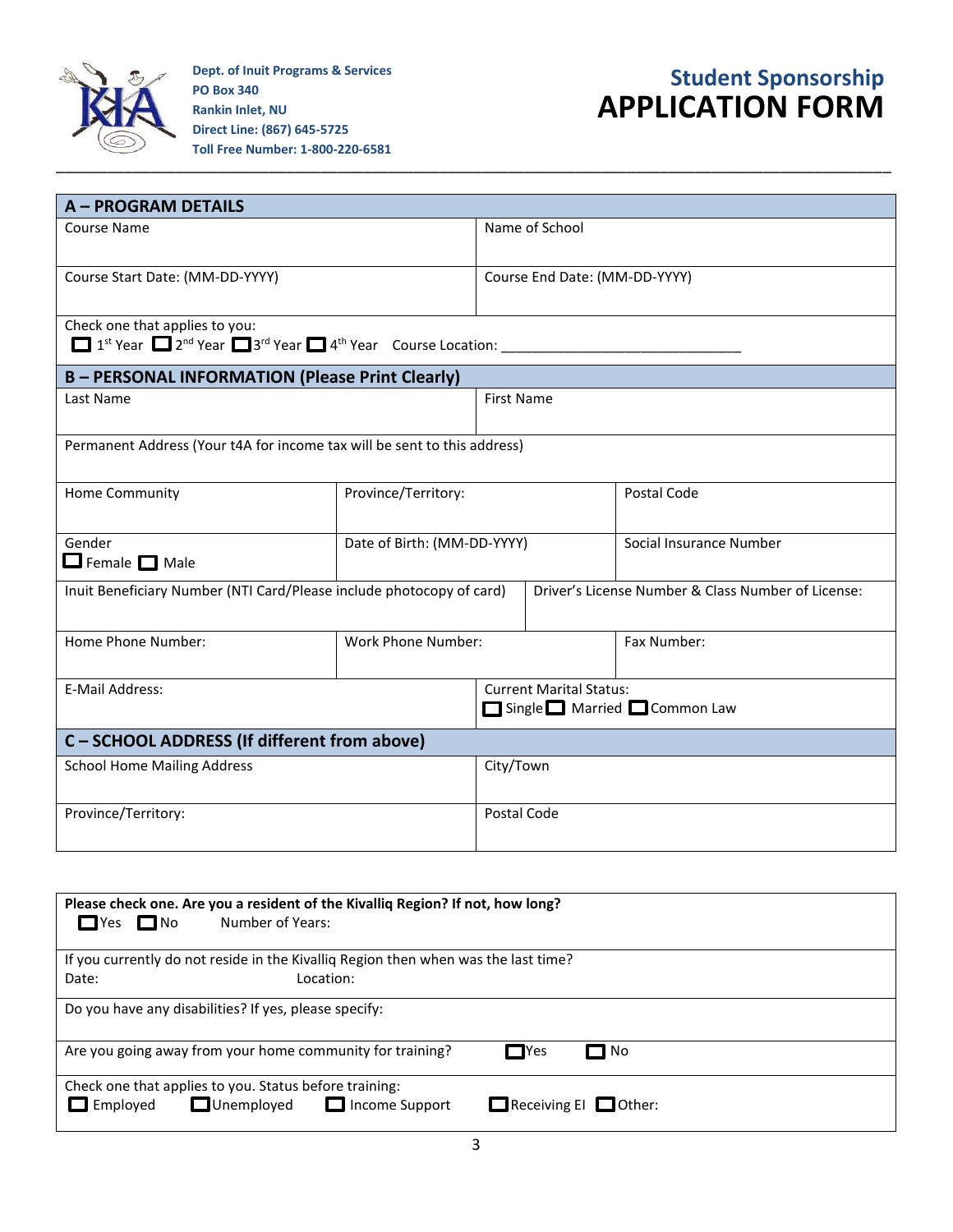| <b>D-SPOUSAL AND DEPENDENT INFORMATION</b>                                                                                                                                      |                            |                                                                        |                                                               |  |
|---------------------------------------------------------------------------------------------------------------------------------------------------------------------------------|----------------------------|------------------------------------------------------------------------|---------------------------------------------------------------|--|
| Your Spouse's Full Name:                                                                                                                                                        |                            | Your Spouse's Date of Birth:                                           |                                                               |  |
| Is your spouse working? If yes, please include VOI.                                                                                                                             | $\Box$ Yes                 | No                                                                     |                                                               |  |
| Is your spouse applying for sponsorship through Inuit Programs & Services as well? $\Box$ Yes                                                                                   |                            |                                                                        | $\Box$ No                                                     |  |
| If you have a child or children together and both applying for sponsorship then only one may claim for the child/ren.<br>Will you be living with and supporting child/children? | $\Box$ Yes                 | $\square$ No                                                           |                                                               |  |
| If you are claiming for the child/ren, please list them below.<br><b>Name</b>                                                                                                   |                            | Date of Birth (DD/MM/YYYY)                                             | Relationship                                                  |  |
|                                                                                                                                                                                 |                            |                                                                        |                                                               |  |
|                                                                                                                                                                                 |                            |                                                                        |                                                               |  |
|                                                                                                                                                                                 |                            |                                                                        |                                                               |  |
|                                                                                                                                                                                 |                            |                                                                        |                                                               |  |
|                                                                                                                                                                                 |                            |                                                                        |                                                               |  |
|                                                                                                                                                                                 |                            |                                                                        |                                                               |  |
| Do you require dependant care financial assistance?                                                                                                                             | $\Box$ Yes                 | $\Box$ No                                                              |                                                               |  |
|                                                                                                                                                                                 |                            | Please note that your partner cannot be listed as a childcare provider |                                                               |  |
| <b>E-EDUCATION</b>                                                                                                                                                              |                            |                                                                        |                                                               |  |
| Last high school attended or currently attending:                                                                                                                               |                            |                                                                        |                                                               |  |
| High School Name:                                                                                                                                                               |                            | High School Community:                                                 |                                                               |  |
| Highest Grade Completed & Year:                                                                                                                                                 |                            | High School Province/Territory:                                        |                                                               |  |
| Post-Secondary Education: (Please provide the last two programs, courses, or training you've attended if applicable)                                                            |                            |                                                                        |                                                               |  |
| Name of Institution:                                                                                                                                                            |                            |                                                                        |                                                               |  |
| Program:<br><b>Start Date:</b>                                                                                                                                                  |                            |                                                                        |                                                               |  |
| End Date:                                                                                                                                                                       |                            |                                                                        |                                                               |  |
| Did you complete the program?<br>reason. $\Box$ Yes $\Box$ No Why not?                                                                                                          | If not, please provide the | $\Box$ Yes<br>Name of Funding Agency:                                  | Were you sponsored? If yes, please provide information.<br>No |  |
| Name of Institution:                                                                                                                                                            |                            |                                                                        |                                                               |  |
| Program:                                                                                                                                                                        |                            |                                                                        |                                                               |  |
| Start Date:                                                                                                                                                                     |                            |                                                                        |                                                               |  |
| End Date:<br>Did you complete the program?                                                                                                                                      | If not, please provide the |                                                                        | Were you sponsored? If yes, please provide information.       |  |
| reason. Yes no Why not?                                                                                                                                                         |                            | $\Box$ Yes<br>$\Box$ No<br>Name of Funding Agency:                     |                                                               |  |
| Have you applied for FANS or ALTS for the course you are currently applying for? If yes, please provide information on the other                                                |                            |                                                                        |                                                               |  |
| agency. Please include a copy of the acceptance letter.<br>$\Box$ Yes<br>$\Box$ No<br>Name of Funding Agency:                                                                   |                            |                                                                        |                                                               |  |
|                                                                                                                                                                                 |                            |                                                                        |                                                               |  |